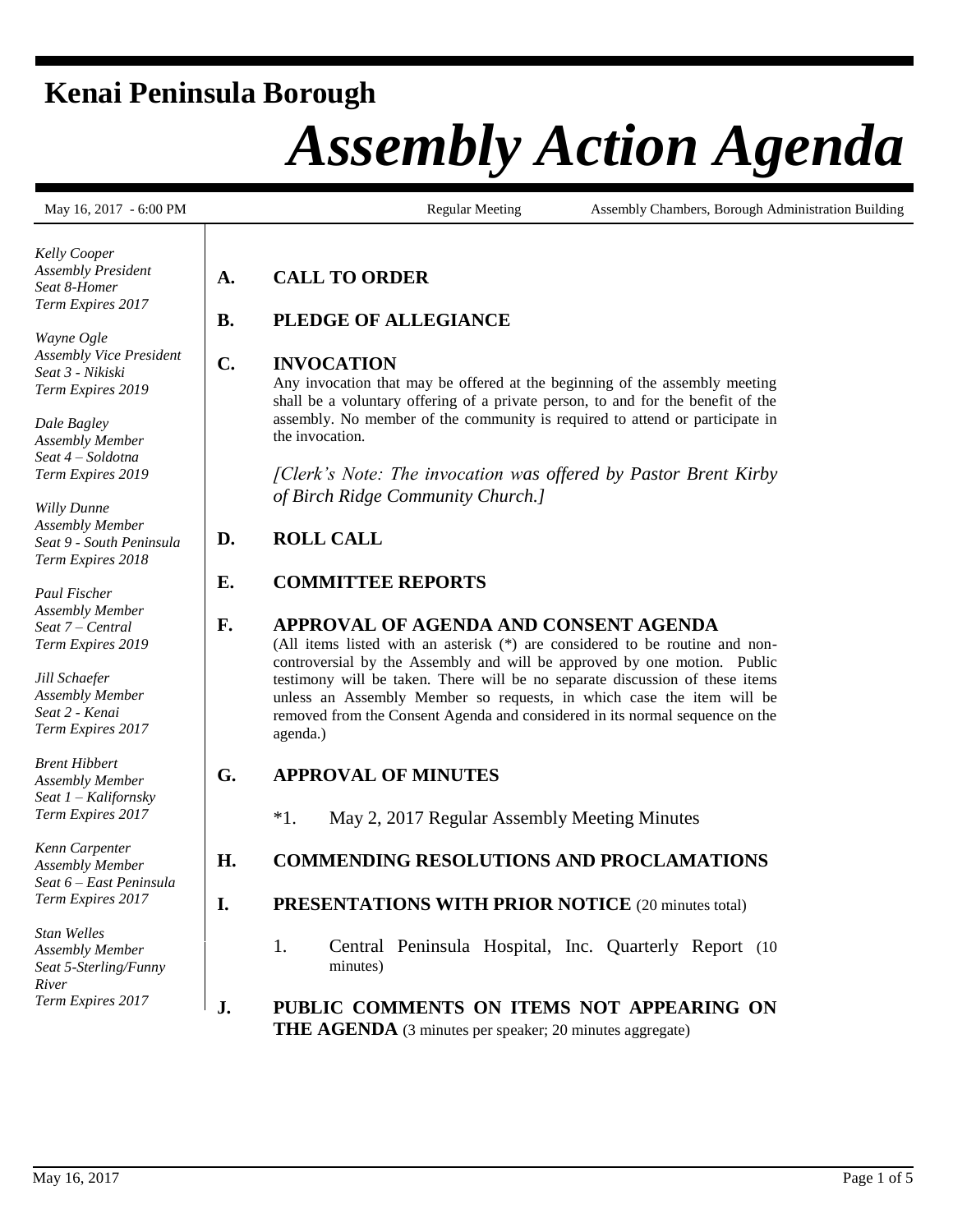#### **K. MAYOR'S REPORT**

- 1. Assembly Requests/Responses None.
- 2. Agreements and Contracts
	- a. Authorization to Award Contract for ITB17-023 Central Peninsula Landfill Cell 3 Development to Southcentral Construction, Anchorage, AK
	- b. Authorization to Award Contract for ITB17-027 Relocatable Classroom Construction- Install to Diversified Construction, Inc., Eagle River, AK
	- c. Authorization to Award Contract for ITB17-026 Soldotna High School Exterior Door Replacement to Eberline Building & Supply of Soldotna, AK
	- d. Authorization to Award Contract for ITB17-031 Tracy Avenue Project No. S7TRA to Clark Management Inc., Anchor Point, AK
	- e. Authorization to Award Contract for ITB17-028 2017 CIP Diane Street & Glacier Avenue West Project No. C2DIA to CIC Inc., Soldotna, AK
	- f. Authorization to Award Contract for ITB17-029 2017 CIP Alex Drive, Alex Court, Hawkins Court & Thelma Court Project No. C5ALE to Foster Construction, LLC, Soldotna, AK
	- g. Authorization to Award Contract for ITB17-030 Hill Avenue and Tom Cat Drive Project No. S7HIL to Clark Management Inc., Anchor Point, AK
	- h. Authorization to Award Contract for ITB17-034 2017 CIP Neolan Drive Project No. S8NEO to East Road Services Inc., Homer, AK
	- i. Authorization to Award Contract for ITB17-033 2017 CIP Ravenquest Avenue Project No. E3RVN to Great Northern Construction & Management, Soldotna, AK
	- j. Authorization to Award Contract for ITB17-032 2017 CIP Alder Avenue Project No. W5ALD to JC Johnson & Sons
- 3. Other
	- a. Revenue-Expenditure Report April 2017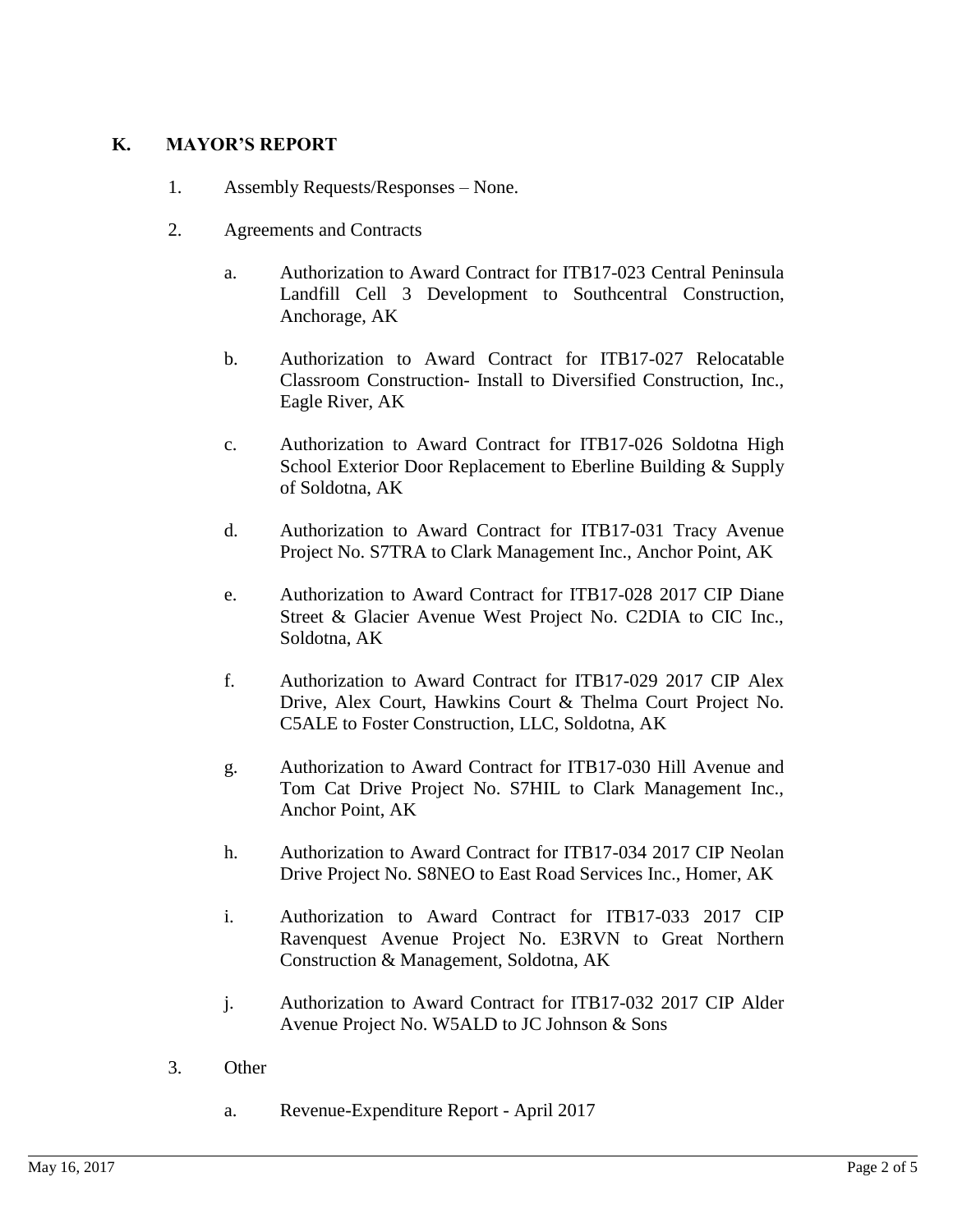- b. Budget Revision April 2017
- c. Certificate of Achievement for Excellence in Financial Reporting for the comprehensive annual financial report for the fiscal year ended 2016
- d. FY17- 3RD Quarter Senior Grant Narrative Reports
- e. FY17- 3RD Quarter Non-department Grant Reports

#### **L. ITEMS NOT COMPLETED FROM PRIOR AGENDA**

- **M. PUBLIC HEARINGS ON ORDINANCES** (Testimony limited to 3 minutes per speaker)
	- \*1. Ordinance 2016-19-40: Appropriating \$5,999,365.15 in Bond Proceeds for the Purpose of Planning, Designing, Site Preparation, Constructing and Equipping the Solid Waste Disposal Facilities (Mayor) (Referred to Finance Committee)
	- \*2. Ordinance 2016-19-41: Appropriating \$4,795,699.85 in Bond Proceeds for the Purpose of Planning, Designing, Constructing and Equipping South Peninsula Hospital Facilities and the Homer Medical Center (Mayor) (Referred to Finance Committee)
	- \*3. Ordinance 2016-19-42: Appropriating \$25,000 for Legal Services to Advise the Board of Equalization (Mayor) (Referred to Finance Committee)
	- 4. *POSTPONED AS AMENDED TO JUNE 6, 2017* Ordinance 2017-19: Appropriating Funds for Fiscal Year 2018 (Mayor) (Second Hearing on 06/06/17) (Referred to Finance Committee) *[9 Yes, 0 No, 0 Absent]*
	- \*5. *AS AMENDED* Ordinance 2017-10: Authorizing the Exchange of Certain Lands with James Roukema and Elizabeth Ehama near Milepost 7.8 Kalifornsky Beach Road (Mayor) (Referred to Lands Committee)
	- 6. *ENACTED AS AMENDED* Ordinance 2017-09: Creating the Eastern Peninsula Highway Emergency Service Area ("EPHESA") (Mayor, Cooper) (Referred to Policies and Procedures Committee) *[9 Yes, 0 No, 0 Absent]*

#### **N. UNFINISHED BUSINESS**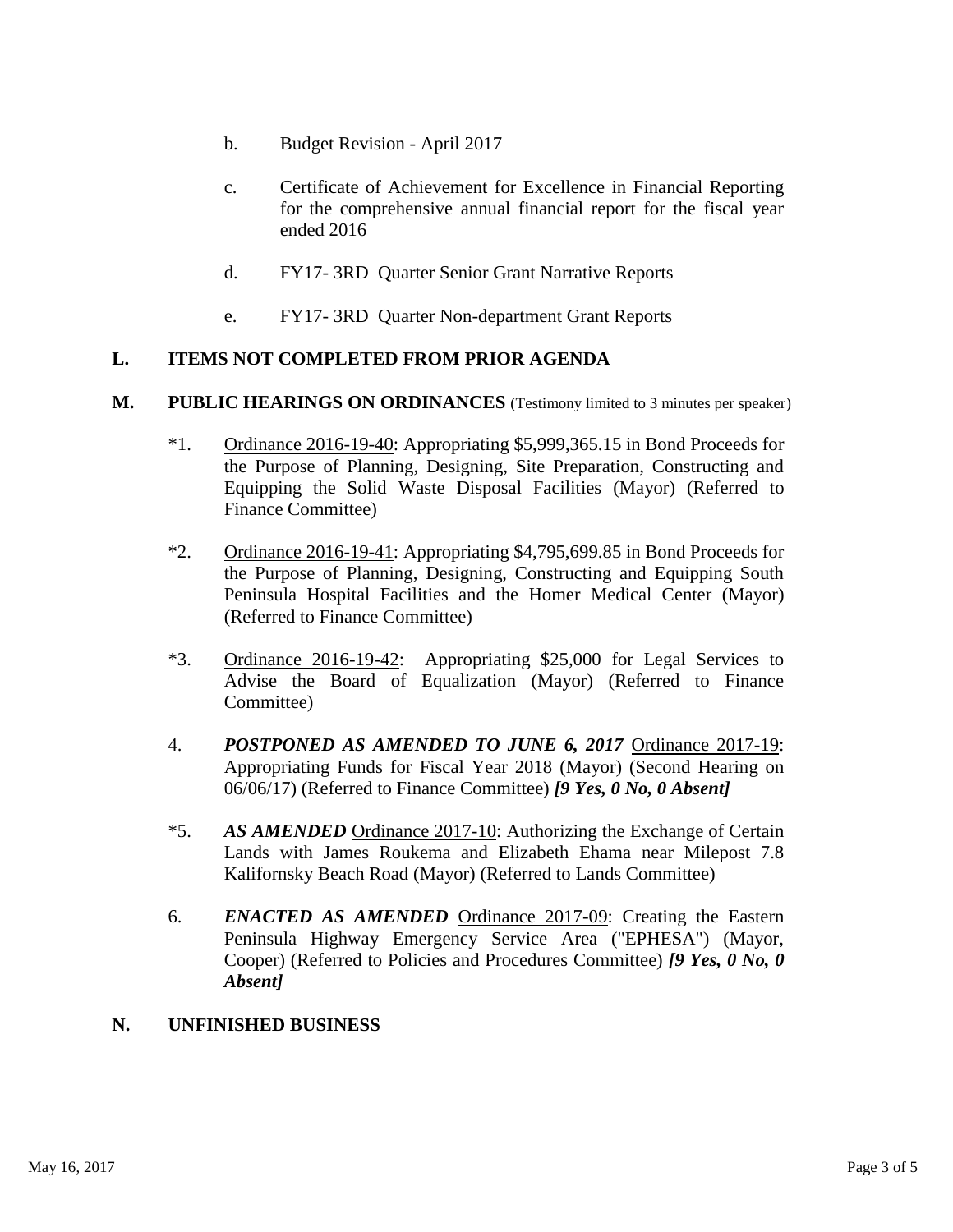#### **O. NEW BUSINESS**

- 1. Ordinances for Introduction
	- \*a. Ordinance 2016-19-43: Appropriating \$29,646.43 of Interest Income to Pay the Cost of Kenai Peninsula Borough School Capital Improvements (Mayor) (Hearing on 06/06/17) (Referred to Finance Committee)
	- b. *INTRODUCED AND SET FOR PUBLIC HEARING* Ordinance 2017-11: Amending KPB 5.18.200 to Change the Seasonal Exemption From Sales Taxes of Non-Prepared Food Items to Apply from October 1 to March 31 of Each Year (Bagley) (Shortened Hearing on 06/06/17) (Referred to Finance Committee) *[7 Yes, 2 No, 0 Absent]*
	- \*c. Ordinance 2017-12: Authorizing a Cooperative Sale and Exchange of Interests in Lands with the State of Alaska Department of Transportation and Public Facilities in the Areas of Crown Pointe and Miller Loop Road (Mayor) (Hearing on 06/06/17) (Referred to Lands Committee)
- 2. Other
	- \*a. Approving the Issuance of a Letter of Non-Objection to the Marijuana Control Board Regarding the New Limited Cultivation Marijuana Facility License Application Filed by North Road Buds, Nikiski, AK

Subject to the following conditions:

- 1. The marijuana establishment shall conduct their operation consistent with the site plan submitted to the Kenai Peninsula Borough.
- 2. There shall be no parking in borough rights-of-way generated by the marijuana establishment.
- 3. The marijuana establishment shall remain current in all Kenai Peninsula Borough tax obligations consistent with KPB 7.30.020(A).

(Referred to Finance Committee)

\*b. Petition to Vacate 66-foot section line easement running through the east side of Tract E1 as shown on Folz Subdivision, Snowden Addition, Plat SW 98-33. The section line easement being vacated is unconstructed and located within the SE ¼ Section 27 and SW ¼ Section 26, T1N, R1W, Seward Meridian, Alaska within the Kenai Peninsula Borough; KPBPC Resolution 2017-13; KPB File 2017- 026 (Referred to Lands Committee)